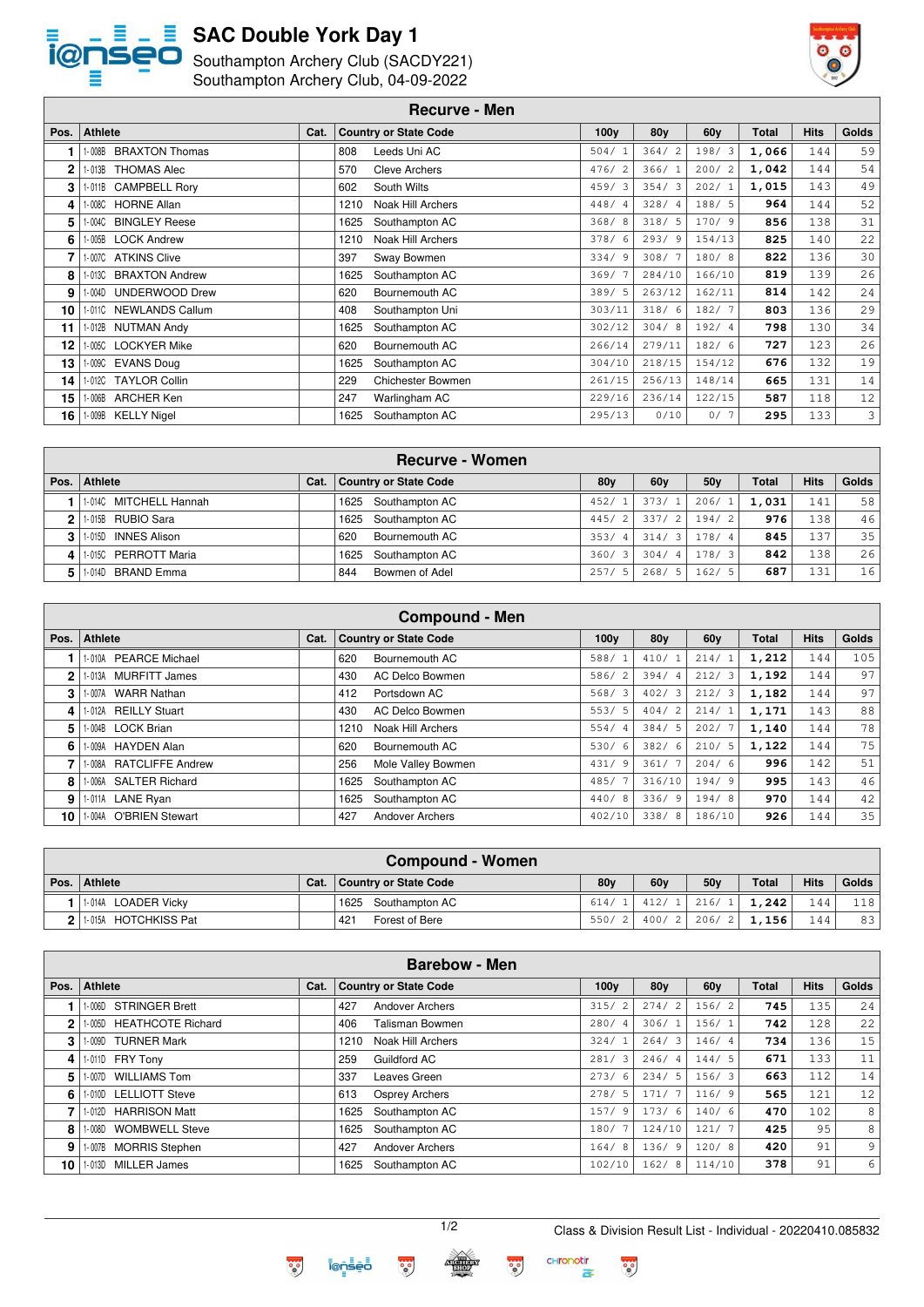

## **SAC Double York Day 1**

Southampton Archery Club (SACDY221)



Southampton Archery Club, 04-09-2022

|      | Longbow - Men                   |      |                                 |                        |                        |                 |              |             |                |  |
|------|---------------------------------|------|---------------------------------|------------------------|------------------------|-----------------|--------------|-------------|----------------|--|
| Pos. | <b>Athlete</b>                  | Cat. | <b>Country or State Code</b>    | 100 <sub>V</sub>       | 80y                    | 60 <sub>V</sub> | <b>Total</b> | <b>Hits</b> | Golds          |  |
|      | <b>TWIGG Rob</b><br>$-001A$     |      | 660<br><b>Exmouth Archers</b>   | 206/                   | 203/                   | 144/            | 553          | 116         | 11             |  |
| 2    | <b>BALE Martin</b><br>- 003C    |      | <b>Rivernook Bowmen</b><br>1339 | 196/<br>-2             | 154/<br>$\overline{4}$ | 143/2           | 493          | 107         | 9              |  |
| 3    | 0010 JONES Adrian               |      | 397<br>Sway Bowmen              | 128/5                  | 196/3                  | 136/3           | 460          | 80          | 5 <sup>1</sup> |  |
| 4    | 002A GALLOWAY Darryn            |      | Canford Magna<br>1557           | 168/3                  | 203/2                  | 80/7            | 451          | 97          | 9 <sup>1</sup> |  |
| 5    | <b>WILLIAMS Scott</b><br>- 002C |      | <b>Exmouth Archers</b><br>660   | 150/<br>$\overline{4}$ | 149/5                  | 127/4           | 426          | 93          | 13             |  |
| 6.   | -002D ATTALIA Bob               |      | Noak Hill Archers<br>1210       | 54/<br>-8              | 110/6                  | 91/6            | 255          | 67          | $\overline{3}$ |  |
|      | VAUGHAN Brian<br>- 003A         |      | 397<br>Sway Bowmen              | 89/6                   | 60/8                   | 104/5           | 253          | 64          | 4 <sup>1</sup> |  |
| 8    | 1-001D NASON-SMITH Adam         |      | 1066 Archery Club<br>340        | 39/9                   | 57/9                   | 54/8            | 150          | 47          | $\overline{2}$ |  |
| 9    | 002B CASEMORE Andy              |      | Southampton AC<br>1625          | 57/                    | 64/7                   | 0/3             | 121          | 50          |                |  |
| 10   | STORE Paul<br>- 003D            |      | 292<br>Laleham AC               | 24/10                  | 37/10                  | 41/9            | 102          | 19          |                |  |

|                |                        |      | <b>Longbow - Women</b>        |                 |                 |                 |              |             |                |
|----------------|------------------------|------|-------------------------------|-----------------|-----------------|-----------------|--------------|-------------|----------------|
|                | Pos.   Athlete         | Cat. | <b>Country or State Code</b>  | 80 <sub>V</sub> | 60 <sub>V</sub> | 50 <sub>V</sub> | <b>Total</b> | <b>Hits</b> | Golds          |
|                | 1-016C TWIGG Sophie    |      | <b>Exmouth Archers</b><br>660 | 250/1           | 236/1           | 121/2           | 607          | 123         | 11             |
| 21             | 1.016B SEMMENS Charlie |      | 1625 Southampton AC           |                 | $136/2$   214/2 | 121/1           | 471          | 99          | 12             |
| 3 <sup>1</sup> | 1-016A CURRAN Grace    |      | 1246 Deer Park Archers        | 89/3            | 156/3           | 84/4            | 329          | 75          |                |
|                | 1-016D NASON-SMITH Ann |      | 1066 Archery Club<br>340      | 53/             | 114/4           | 115/3           | 282          | 64          | 7 <sup>1</sup> |



 $\frac{1}{2}$ 

 $\frac{1}{2}$ 



**CHronotin**<br>존

**PO** 

 $\frac{1}{2}$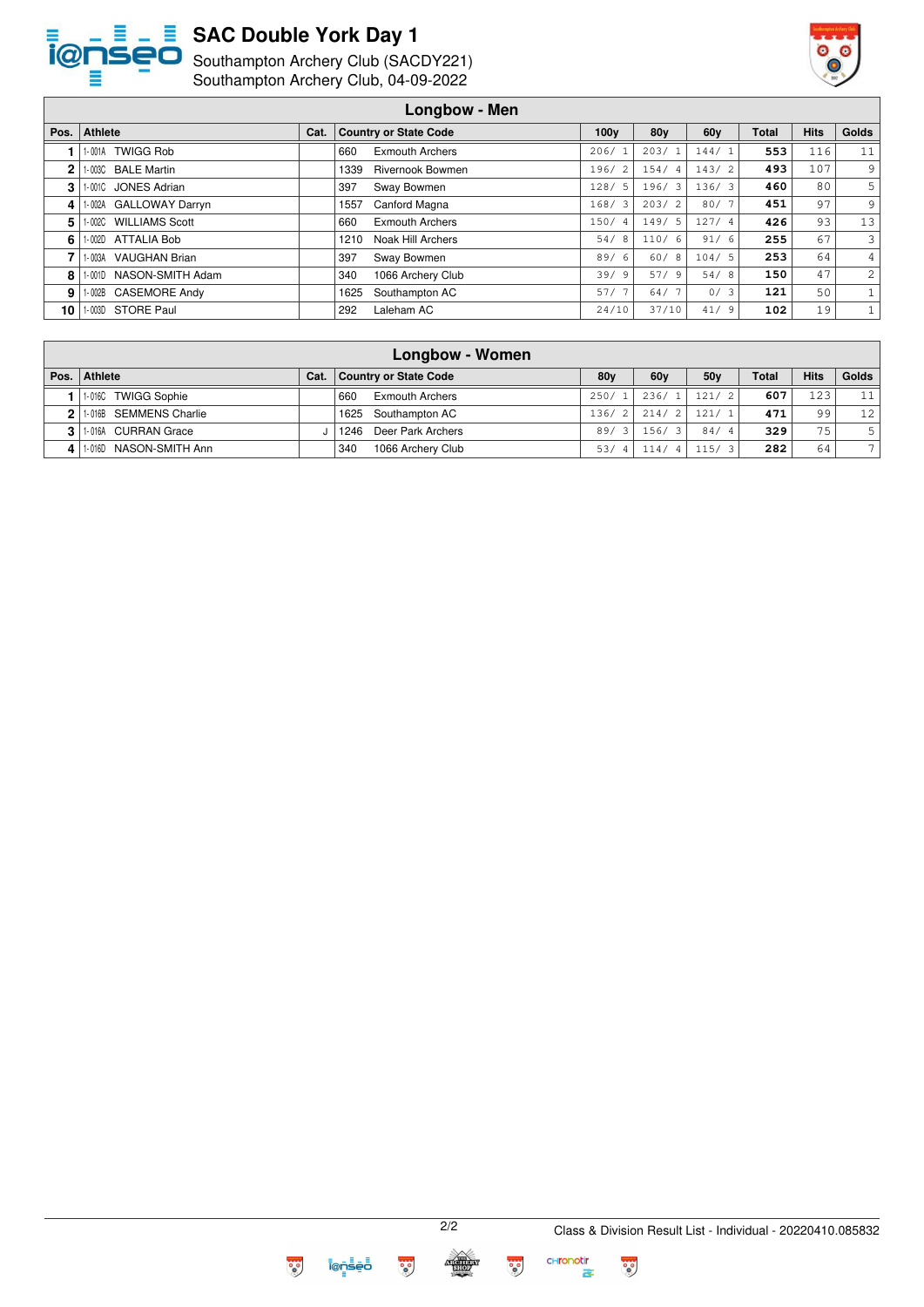

# $S = S$  SAC Double York Day 2</u>

SeO Southampton Archery Club (SACDY222) Southampton Archery Club, 04-10-2022



|                 |                                  |      | Southampton Archery Club, 04-10-2022 |                  |                 |                 |       |             |       |
|-----------------|----------------------------------|------|--------------------------------------|------------------|-----------------|-----------------|-------|-------------|-------|
|                 |                                  |      | <b>Recurve - Men</b>                 |                  |                 |                 |       |             |       |
| Pos.            | <b>Athlete</b>                   | Cat. | <b>Country or State Code</b>         | 100 <sub>V</sub> | 80 <sub>V</sub> | 60 <sub>V</sub> | Total | <b>Hits</b> | Golds |
|                 | <b>THOMAS Alec</b><br>$1 - 013B$ |      | <b>Cleve Archers</b><br>570          | 502/             | 350/3           | 206/1           | 1,058 | 144         | 52    |
|                 | <b>BRAXTON Thomas</b><br>$-008B$ |      | 808<br>Leeds Uni AC                  | 492/2            | 350/2           | 198/3           | 1,040 | 144         | 56    |
|                 | 1-011B CAMPBELL Rory             |      | 602<br>South Wilts                   | 472/3            | 350/1           | 198/2           | 1,020 | 144         | 48    |
| 4               | 1-007C ATKINS Clive              |      | 397<br>Sway Bowmen                   | 466/4            | 326/5           | 184/7           | 976   | 140         | 30    |
| 5 I             | 1-008C HORNE Allan               |      | Noak Hill Archers<br>1210            | 450/5            | 334/4           | 188/ 5          | 972   | 142         | 43    |
| 61              | 1-004C BINGLEY Reese             |      | 1625<br>Southampton AC               | 379/6            | 294/7           | 194/4           | 867   | 139         | 35    |
|                 | <b>NUTMAN Andy</b><br>1-012B     |      | Southampton AC<br>1625               | 379/7            | 316/6           | 164/8           | 859   | 139         | 29    |
| 8               | 1-0110 NEWLANDS Callum           |      | Southampton Uni<br>408               | 352/9            | 290/8           | 188/5           | 830   | 144         | 20    |
| 9.              | 1-013C BRAXTON Andrew            |      | Southampton AC<br>1625               | 354/8            | 245/10          | 158/10          | 757   | 135         | 19    |
| 10              | 1-006B<br>ARCHER Ken             |      | 247<br>Warlingham AC                 | 326/10           | 261/9           | 134/12          | 721   | 137         | 20    |
| 11              | 1-012C TAYLOR Collin             |      | 229<br>Chichester Bowmen             | 224/12           | 232/12          | 164/9           | 620   | 118         | 20    |
| 12 <sup>1</sup> | 1-009C EVANS Doug                |      | 1625<br>Southampton AC               | 236/11           | 235/11          | 136/11          | 607   | 124         | 14    |

| <b>Recurve - Women</b> |      |                              |                        |                 |                        |              |             |       |  |
|------------------------|------|------------------------------|------------------------|-----------------|------------------------|--------------|-------------|-------|--|
| Pos.   Athlete         | Cat. | <b>Country or State Code</b> | 80y                    | 60 <sub>V</sub> | 50 <sub>V</sub>        | <b>Total</b> | <b>Hits</b> | Golds |  |
| 1-014C MITCHELL Hannah |      | Southampton AC<br>1625       | 505/1                  | 370/1           | 188/<br>$\overline{2}$ | 1.063        | 143         | 55    |  |
| 1.015B RUBIO Sara      |      | Southampton AC<br>1625       | $\overline{2}$<br>462/ | 338/2           | 196/1                  | 996          | 144         | 43    |  |
| 3 1 1 0140 BRAND Emma  |      | 844<br>Bowmen of Adel        | 367/3                  | 309/3           | 160/4                  | 836          | 136         | 29    |  |
| 4 1.015D INNES Alison  |      | 620<br>Bournemouth AC        | 318/4                  | 290/4           | 158/5                  | 766          | 138         | 18    |  |
| 5 1.0150 PERROTT Maria |      | Southampton AC<br>1625       | 285/5                  | 286/5           | 170/3                  | 741          | 138         | 25    |  |

1-009C EVANS Doug 1625 Southampton AC 236/11 235/11 136/11 **607** 124 14

| <b>Compound - Men</b> |                                 |      |                               |                        |                        |                        |              |             |       |  |
|-----------------------|---------------------------------|------|-------------------------------|------------------------|------------------------|------------------------|--------------|-------------|-------|--|
| Pos.                  | <b>Athlete</b>                  | Cat. | <b>Country or State Code</b>  | 100 <sub>V</sub>       | 80 <sub>V</sub>        | 60 <sub>V</sub>        | <b>Total</b> | <b>Hits</b> | Golds |  |
|                       | <b>REILLY Stuart</b><br>1-012A  |      | <b>AC Delco Bowmen</b><br>430 | 588/                   | 420/<br>$\overline{2}$ | 212/<br>2              | 1,220        | 144         | 110   |  |
| 2                     | <b>PEARCE Michael</b><br>1-010A |      | 620<br>Bournemouth AC         | 574/3                  | 422/                   | 214/1                  | 1,210        | 144         | 107   |  |
| 3                     | 1-013A MURFITT James            |      | <b>AC Delco Bowmen</b><br>430 | 2<br>586/              | 392/4                  | 212/2                  | 1,190        | 144         | 93    |  |
| 4                     | <b>WARR Nathan</b><br>1-007A    |      | 412<br>Portsdown AC           | 568/<br>$\overline{4}$ | 398/3                  | 208/<br>$\overline{4}$ | 1,174        | 144         | 89    |  |
| 5.                    | HAYDEN Alan<br>1-009A           |      | 620<br>Bournemouth AC         | 560/5                  | 380/5                  | 202/6                  | 1,142        | 144         | 77    |  |
| 6                     | 1-004B LOCK Brian               |      | Noak Hill Archers<br>1210     | 500/<br>6              | 357/7                  | 202/<br>6              | 1,059        | 143         | 53    |  |
|                       | 1-008A RATCLIFFE Andrew         |      | Mole Valley Bowmen<br>256     | 479/<br>8              | 358/6                  | 204/5                  | 1,041        | 141         | 64    |  |
| 8                     | 1-011A LANE Ryan                |      | Southampton AC<br>1625        | 480/                   | 344/9                  | 182/<br>- 8            | 1,006        | 144         | 42    |  |
| 9                     | 1-006A SALTER Richard           |      | 1625<br>Southampton AC        | 462/<br>-9             | 348/8                  | 178/9                  | 988          | 144         | 44    |  |

| Compound - Women      |      |                       |                 |     |                                 |              |             |       |  |  |
|-----------------------|------|-----------------------|-----------------|-----|---------------------------------|--------------|-------------|-------|--|--|
| Pos. Athlete          | Cat. | Country or State Code | 80 <sub>V</sub> | 60v | 50v                             | <b>Total</b> | <b>Hits</b> | Golds |  |  |
| 1-014A LOADER Vicky   |      | 1625 Southampton AC   |                 |     | 604/ 1 418/ 1 216/ 1 1.238      |              | 144         | 116   |  |  |
| 11-015A HOTCHKISS Pat |      | 421<br>Forest of Bere |                 |     | $592/2$   377/2   196/2   1,165 |              | 144         | 86    |  |  |

|      |                                    |      | <b>Barebow - Men</b>          |                  |        |                 |              |             |                 |
|------|------------------------------------|------|-------------------------------|------------------|--------|-----------------|--------------|-------------|-----------------|
| Pos. | <b>Athlete</b>                     | Cat. | <b>Country or State Code</b>  | 100 <sub>V</sub> | 80v    | 60 <sub>V</sub> | <b>Total</b> | <b>Hits</b> | Golds           |
|      | <b>HEATHCOTE Richard</b><br>1-005D |      | 406<br>Talisman Bowmen        | 308/1            | 277/   | 170/2           | 755          | 137         | 19              |
| 2    | 1-006D STRINGER Brett              |      | 427<br>Andover Archers        | 254/5            | 273/2  | 168/3           | 695          | 131         | 21              |
| 3    | <b>WILLIAMS Tom</b><br>1- 007D     |      | 337<br>Leaves Green           | 261/<br>-4       | 246/4  | 172/1           | 679          | 133         | 20 <sup>1</sup> |
| 4    | 1-003D GEDALOVITCH Tony            |      | Noak Hill Archers<br>1210     | 247/6            | 258/3  | 166/4           | 671          | 123         | 15              |
| 5    | 1-010D LELLIOTT Steve              |      | 613<br>Osprey Archers         | 300/2            | 242/5  | 128/7           | 670          | 132         | 9               |
| 6    | 1-009D TURNER Mark                 |      | Noak Hill Archers<br>1210     | 273/3            | 200/7  | 130/6           | 603          | 120         | 10 <sup>1</sup> |
|      | 1-011D FRY Tony                    |      | Guildford AC<br>259           | 234/7            | 241/6  | 126/8           | 601          | 123         | 18              |
| 8    | 1-007B MORRIS Stephen              |      | <b>Andover Archers</b><br>427 | 161/<br>-9       | 173/8  | 121/9           | 455          | 103         | 7 <sup>1</sup>  |
| 9    | 1-012D HARRISON Matt               |      | 1625<br>Southampton AC        | 181/<br>-8       | 133/9  | 107/11          | 421          | 100         | 5 <sup>1</sup>  |
| 10   | MILLER James<br>1-013D             |      | Southampton AC<br>1625        | 154/10           | 132/10 | 131/5           | 417          | 90          | 7 <sup>1</sup>  |
| 11   | <b>WOMBWELL Steve</b><br>1-008D    |      | Southampton AC<br>1625        | 146/11           | 106/11 | 116/10          | 368          | 90          | $\overline{3}$  |

|      | Longbow - Men              |      |                               |                  |                 |                     |              |             |                 |
|------|----------------------------|------|-------------------------------|------------------|-----------------|---------------------|--------------|-------------|-----------------|
| Pos. | <b>Athlete</b>             | Cat. | Country or State Code         | 100 <sub>v</sub> | 80 <sub>v</sub> | 60 <sub>v</sub>     | <b>Total</b> | <b>Hits</b> | Golds           |
|      | 1-003C BALE Martin         |      | 1339 Rivernook Bowmen         |                  |                 | $149/2$ 200/1 137/2 | 486          | 1001        | 12 <sup>1</sup> |
|      | <b>TWIGG Rob</b><br>1-001A |      | 660<br><b>Exmouth Archers</b> | 159/             | 187/2           | 125/3               | 471          | 1031        | 9               |



1/2 Class & Division Result List - Individual - 20220410.153628



 $\frac{1}{2}$ 



 $\frac{1}{2}$ 



 $\frac{1}{2}$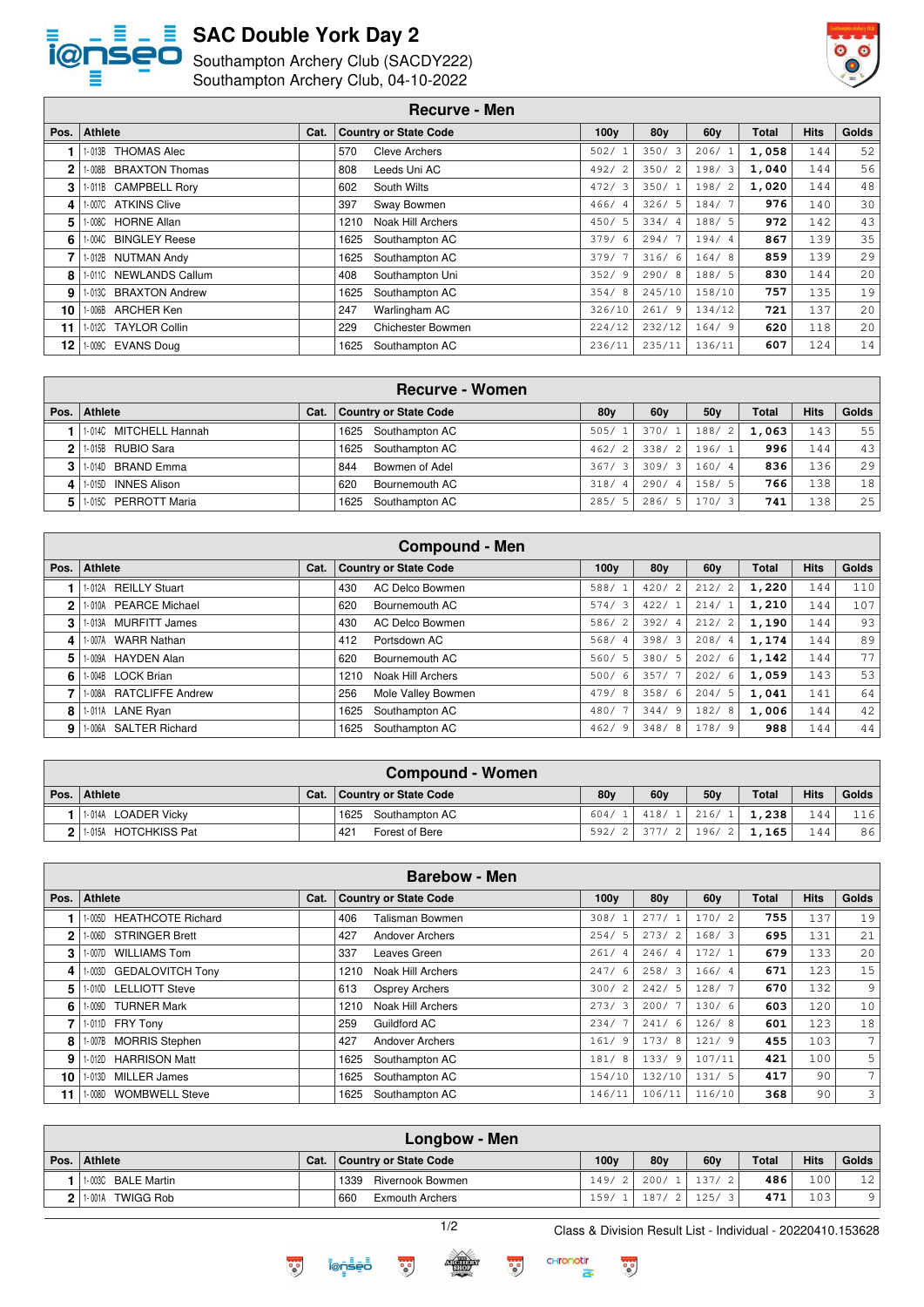

## **SAC Double York Day 2**

Southampton Archery Club (SACDY222)



Southampton Archery Club, 04-10-2022

| Longbow - Men |                                 |      |                               |                  |            |                 |              | Continue    |                |
|---------------|---------------------------------|------|-------------------------------|------------------|------------|-----------------|--------------|-------------|----------------|
| Pos.          | <b>Athlete</b>                  | Cat. | Country or State Code         | 100 <sub>V</sub> | 80y        | 60 <sub>V</sub> | <b>Total</b> | <b>Hits</b> | <b>Golds</b>   |
| 3             | 1-002C WILLIAMS Scott           |      | <b>Exmouth Archers</b><br>660 | 142/             | 166/<br>31 | 142/1           | 450          | 106         | 9              |
| 4             | 1-002A GALLOWAY Darryn          |      | Canford Magna<br>1557         | 109/<br>4 I      | 144/4      | 89/4            | 342          | 87          | $\overline{7}$ |
| 5             | 1-002D ATTALIA Bob              |      | Noak Hill Archers<br>1210     | 48/<br>5         | 68/<br>-61 | 85/5            | 201          | 51          | 2              |
|               | <b>YEATES Michael</b><br>1-001B |      | 605<br>Bowmen of Lytchett     | 13/<br>6         | 76/51      | 24/<br>- 6      | 113          | 35          | $\Omega$       |

|    | Longbow - Women        |      |                               |                 |       |                 |       |             |                 |  |
|----|------------------------|------|-------------------------------|-----------------|-------|-----------------|-------|-------------|-----------------|--|
|    | Pos.   Athlete         | Cat. | Country or State Code         | 80 <sub>V</sub> | 60y   | 50 <sub>V</sub> | Total | <b>Hits</b> | Golds           |  |
|    | 1-016C TWIGG Sophie    |      | <b>Exmouth Archers</b><br>660 | 233/1           | 166/2 | 123/1           | 522   | 112         | 12 <sup>1</sup> |  |
| 21 | 1-016C SEMMENS Charlie |      | 1625 Southampton AC           | 90/             | 211/1 | 94/3            | 395   | 91          |                 |  |
| 31 | 1-016A CURRAN Grace    |      | 1246 Deer Park Archers        | 130/2           | 160/3 | 95/2            | 385   | 95          |                 |  |



 $\frac{1}{2}$ 

**CHronotin**<br>존

**PO** 

 $\frac{1}{2}$ 

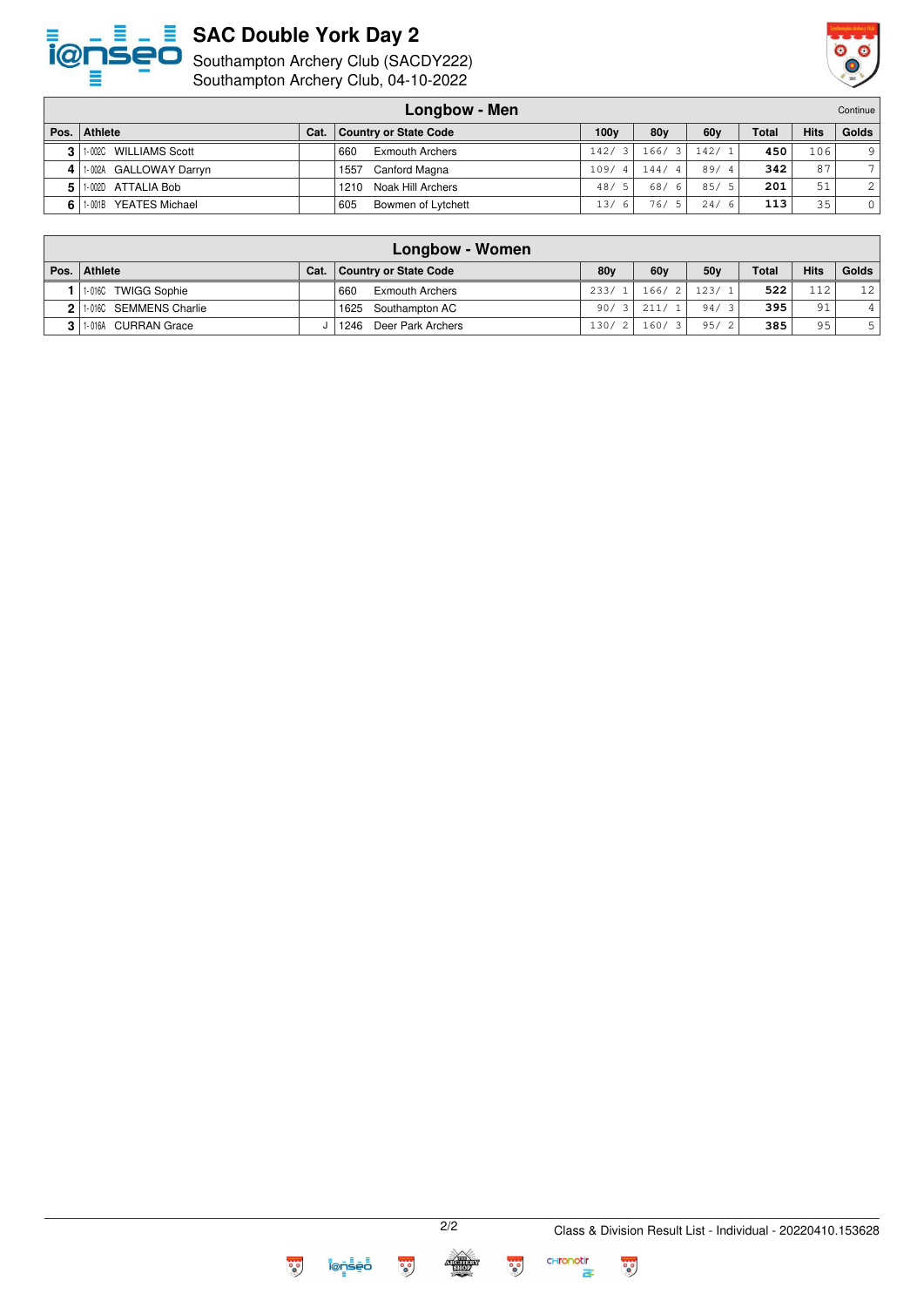# **UKRS York - 9th & 10th April 2022 Southampton Archery Club**

# **Double Round Results**

### **GENTS RECURVE**

|                         |                           | Saturday       | Sunday         | Combined |                 |
|-------------------------|---------------------------|----------------|----------------|----------|-----------------|
| <b>THOMAS BRAXTON</b>   | <b>LEEDS UNI AC</b>       | 1066           | 1040           | 2106     | 1st             |
| <b>ALEC THOMAS</b>      | <b>CLEVE ARCHERS</b>      | 1042           | 1058           | 2100     | 2 <sub>nd</sub> |
| <b>RORY CAMPBELL</b>    | SOUTH WILTS AC            | 1015           | 1020           | 2035     | 3rd             |
| <b>ALLAN HORNE</b>      | <b>NOAK HILL</b>          | 964            | 972            | 1936     |                 |
| <b>CLIVE ATKINS</b>     | <b>SWAY BOWMEN</b>        | 822            | 976            | 1798     |                 |
| <b>REECE BINGLEY</b>    | SOUTHAMPTON               | 856            | 867            | 1723     |                 |
| <b>ANDY NUTMAN</b>      | SOUTHAMPTON               | 798            | 859            | 1657     |                 |
| <b>CALLUM NEWLANDS</b>  | SOUTHAMPTON UNI AC        | 803            | 830            | 1633     |                 |
| <b>ANDY BRAXTON</b>     | SOUTHAMPTON               | 819            | 757            | 1576     |                 |
| <b>KEN ARCHER</b>       | WARLINGHAM AC             | 587            | 721            | 1308     |                 |
| <b>COLIN TAYLOR</b>     | <b>CHICHESTER BOWMEN</b>  | 665            | 620            | 1285     |                 |
| <b>DOUG EVANS</b>       | SOUTHAMPTON               | 676            | 607            | 1283     |                 |
| <b>ANDREW LOCK</b>      | <b>NOAK HILL</b>          | 825            | $\Box$         | 825      |                 |
| DREW UNDERWOOD          | <b>BOURNEMOUTH AC</b>     | 814            | ä,             | 814      |                 |
| <b>MIKE LOCKYER</b>     | <b>BOURNEMOUTH AC</b>     | 727            |                | 727      |                 |
| NIGEL KELLY             | SOUTHAMPTON               | 295            |                | 295      |                 |
| <b>GENTS COMPOUND</b>   |                           |                |                |          |                 |
|                         |                           | Saturday       | Sunday         | Combined |                 |
| MICHAEL PEARCE          | <b>BOURNEMOUTH AC</b>     | 1212           | 1210           | 2422     | 1st             |
| <b>STUART REILLY</b>    | AC DELCO BOWMEN           | 1171           | 1220           | 2391     | 2nd             |
| <b>JAMES MURFITT</b>    | AC DELCO BOWMEN           | 1192           | 1190           | 2382     | 3rd             |
| <b>NATHAN WARR</b>      | PORTSDOWN                 | 1182           | 1174           | 2356     |                 |
| <b>ALAN HAYDEN</b>      | <b>BOURNEMOUTH AC</b>     | 1122           | 1142           | 2264     |                 |
| <b>BRIAN LOCK</b>       | <b>NOAK HILL</b>          | 1140           | 1059           | 2199     |                 |
| <b>ANDREW RATCLIFFE</b> | MOLE VALLEY BOWMEN        | 996            | 1041           | 2037     |                 |
| RICHARD SALTER          | SOUTHAMPTON               | 995            | 988            | 1983     |                 |
| <b>RYAN LANE</b>        | SOUTHAMPTON               | 970            | 1006           | 1976     |                 |
| STEWART O'BRIEN         | <b>ANDOVER</b>            | 926            |                | 926      |                 |
| <b>GENTS LONGBOW</b>    |                           |                |                |          |                 |
|                         |                           | Saturday       | Sunday         | Combined |                 |
| <b>ROB TWIGG</b>        | <b>EXMOUTH ARCHERS</b>    | 553            | 471            | 1024     | 1st             |
| <b>MARTIN BALE</b>      | <b>RIVERNOOK</b>          | 493            | 486            | 979      | 2nd             |
| <b>SCOTT WILLIAMS</b>   | <b>EXMOUTH ARCHERS</b>    | 426            | 450            | 876      | 3rd             |
| DARRYN GALLOWAY         | <b>CANFORD MAGNA</b>      | 451            | 342            | 793      |                 |
| <b>ADRIAN JONES</b>     | <b>SWAY BOWMEN</b>        | 460            | $\mathbf{r}$   | 460      |                 |
| <b>BOB ATTALIA</b>      | <b>NOAK HILL</b>          | 255            | 201            | 456      |                 |
| <b>BRIAN VAUGHAN</b>    | <b>SWAY BOWMEN</b>        | 253            | $\blacksquare$ | 253      |                 |
| ADAM NASON-SMITH        | 1066 AC                   | 150            | $\overline{a}$ | 150      |                 |
| <b>ANDY CASEMORE</b>    | SOUTHAMPTON               | 121            |                | 121      |                 |
| <b>MICHAEL YEATES</b>   | <b>BOWMEN OF LYTCHETT</b> | $\overline{a}$ | 113            | 113      |                 |
| <b>PAUL STORE</b>       | LALEHAM AC                | 102            |                | 102      |                 |